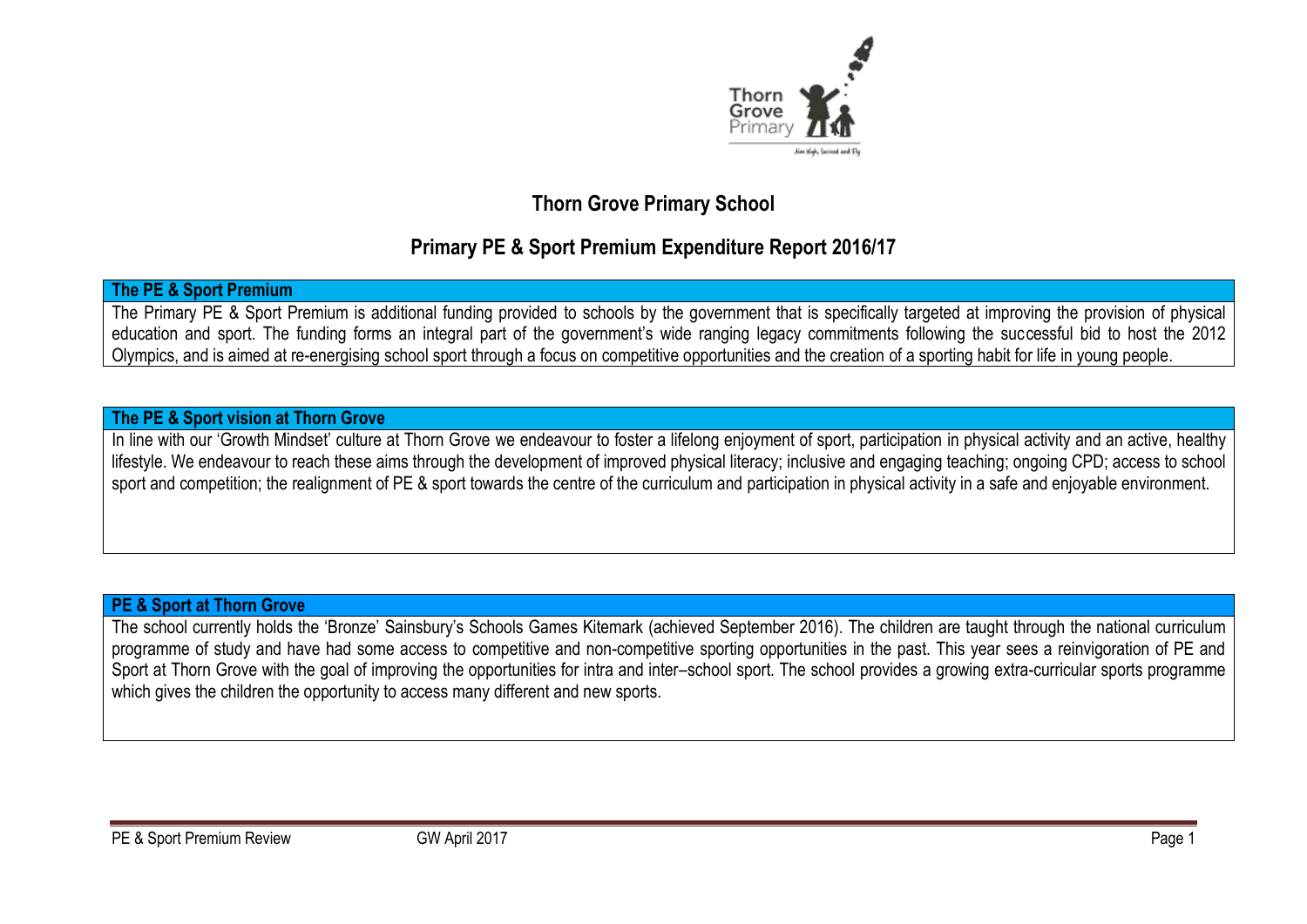### **The key objectives of PE & Sport Premium spending at Thorn Grove**

The new PE Team, formed this year, is committed to improving the consistency of teaching and learning in PE & sport in an accessible, but sustainable way, and the below objectives feed into this.

The main target areas identified for the use of the PE & Sport Premium in the school year 2016/2017 were:

- The development of subject knowledge for teachers through ongoing CPD.
- The introduction of a whole school PE planning and assessment system to help improve the quality of teaching and learning outcomes.
- Increase participation in a wider range of competitive and non-competitive sports and physical activity for a larger proportion of the schools population.
- An improvement of equipment to allow more children to participate in a wider range of sports
- The creation of young sports leaders and sports ambassadors in school.

|                                                                                |                                                                                                   | Total amount of PE & Sport Premium received for 2016/2017                                                                                                                                                                        | £8,800                                                                                                                                                 |  |  |  |  |
|--------------------------------------------------------------------------------|---------------------------------------------------------------------------------------------------|----------------------------------------------------------------------------------------------------------------------------------------------------------------------------------------------------------------------------------|--------------------------------------------------------------------------------------------------------------------------------------------------------|--|--|--|--|
|                                                                                |                                                                                                   | Record of PE & Sport Premium spending by Initiative 2016/2017                                                                                                                                                                    |                                                                                                                                                        |  |  |  |  |
| <b>Item/Project</b>                                                            | Cost                                                                                              | <b>Objective/Description of activity</b>                                                                                                                                                                                         | Outcome/Impact                                                                                                                                         |  |  |  |  |
|                                                                                | £4675<br>Cost                                                                                     | The development of subject knowledge for teachers<br>through ongoing CPD.                                                                                                                                                        | Reported outcomes for children in each class shows impact on pupil outcomes:                                                                           |  |  |  |  |
| Membership<br>of the<br>Stockport<br>Schools<br>Sports<br>Partnership<br>(SSP) | Breakdown:<br>Membership<br>to<br>SSP:£3675<br>Supply to<br>cover<br>teachers on<br>CPD:<br>£1000 | A sports specialist is supplied to support and develop<br>teaching by working alongside teachers and TAs for a half-<br>day session for 38 weeks of the year.<br>All teachers and a number of TAs have accessed the<br>training. | Assessment shows % of pupils achieving above age related expectation in each<br>year group has increased in three out of five year groups year on year |  |  |  |  |
|                                                                                |                                                                                                   |                                                                                                                                                                                                                                  | In addition to this the % of children assessed at meeting the expected standard<br>has increased year on year in all year groups<br>See Table below    |  |  |  |  |
|                                                                                |                                                                                                   | PE Subject Leader, teachers and TAs access regular<br>external CPD through membership                                                                                                                                            |                                                                                                                                                        |  |  |  |  |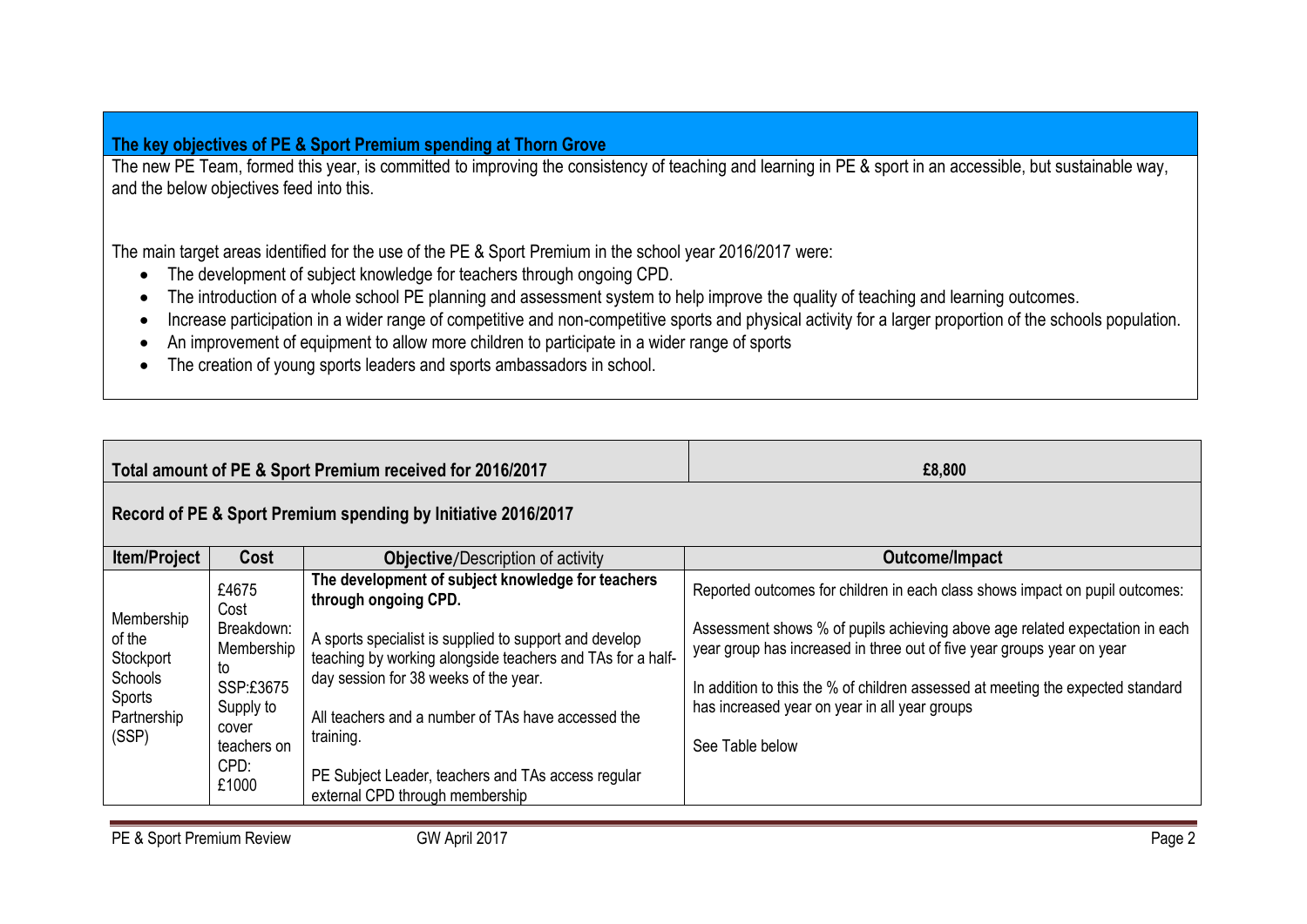|      | Table to show end of year outcomes for classes year on year 15/16 and 1718                                                                                                                                                                                                                                                                                                                                                                                                                                                                                                                                                                                                                                                                                                                                                                                                                                                            |       |             |       |             |              |             |                  |       |            |         |       |                                                                    |                                                                                                                                                                                                                                                                                                                                                                                                                                                                                                                                                                                                                                                                                                                                                                                                                                                                                                     |       |       |       |
|------|---------------------------------------------------------------------------------------------------------------------------------------------------------------------------------------------------------------------------------------------------------------------------------------------------------------------------------------------------------------------------------------------------------------------------------------------------------------------------------------------------------------------------------------------------------------------------------------------------------------------------------------------------------------------------------------------------------------------------------------------------------------------------------------------------------------------------------------------------------------------------------------------------------------------------------------|-------|-------------|-------|-------------|--------------|-------------|------------------|-------|------------|---------|-------|--------------------------------------------------------------------|-----------------------------------------------------------------------------------------------------------------------------------------------------------------------------------------------------------------------------------------------------------------------------------------------------------------------------------------------------------------------------------------------------------------------------------------------------------------------------------------------------------------------------------------------------------------------------------------------------------------------------------------------------------------------------------------------------------------------------------------------------------------------------------------------------------------------------------------------------------------------------------------------------|-------|-------|-------|
|      | Current Y1                                                                                                                                                                                                                                                                                                                                                                                                                                                                                                                                                                                                                                                                                                                                                                                                                                                                                                                            |       | Current Y2  |       | Current Y3  |              | Current Y4  |                  |       | Current Y5 |         |       | Current Y6                                                         |                                                                                                                                                                                                                                                                                                                                                                                                                                                                                                                                                                                                                                                                                                                                                                                                                                                                                                     |       |       |       |
|      | 15/16                                                                                                                                                                                                                                                                                                                                                                                                                                                                                                                                                                                                                                                                                                                                                                                                                                                                                                                                 | 17/18 | 15/16       | 16/17 | Diff        | 15/16        | 16/17       | Diff             | 15/16 | 16/17      | Diff    | 15/16 | 16/17                                                              | Diff                                                                                                                                                                                                                                                                                                                                                                                                                                                                                                                                                                                                                                                                                                                                                                                                                                                                                                | 15/16 | 16/17 | Diff  |
| W    |                                                                                                                                                                                                                                                                                                                                                                                                                                                                                                                                                                                                                                                                                                                                                                                                                                                                                                                                       | 6.9   | $\mathbf 0$ | 6.66  | 6.66        | $\mathbf{1}$ | 3.23        | 2.23             | 28    | 10.3       | $-17.7$ | 14    | 6.9                                                                | $-7.1$                                                                                                                                                                                                                                                                                                                                                                                                                                                                                                                                                                                                                                                                                                                                                                                                                                                                                              | 32    | 10    | $-22$ |
| M    |                                                                                                                                                                                                                                                                                                                                                                                                                                                                                                                                                                                                                                                                                                                                                                                                                                                                                                                                       | 48.28 | 84          | 90    | $6^{\circ}$ | 76           | 96.77       | 20.77            | 45    | 58.6       | 13.6    | 62    | 65.52                                                              | 3.52                                                                                                                                                                                                                                                                                                                                                                                                                                                                                                                                                                                                                                                                                                                                                                                                                                                                                                | 35    | 80    | 45    |
| E    |                                                                                                                                                                                                                                                                                                                                                                                                                                                                                                                                                                                                                                                                                                                                                                                                                                                                                                                                       | 44.82 | 16.1        | 3.33  | $-12.77$    | 23           | $\mathbf 0$ | $-23$            | 27    | 27.6       | 0.6     | 24    | 27.59                                                              | 3.59                                                                                                                                                                                                                                                                                                                                                                                                                                                                                                                                                                                                                                                                                                                                                                                                                                                                                                | 32    | 10    | $-22$ |
| ARE+ |                                                                                                                                                                                                                                                                                                                                                                                                                                                                                                                                                                                                                                                                                                                                                                                                                                                                                                                                       | 93.1  | 100.1       | 93.33 | $-6.77$     | 99           | 96.77       | $-2.23$          | 72    | 86.2       | 14.2    | 86    | 93.11                                                              | 7.11                                                                                                                                                                                                                                                                                                                                                                                                                                                                                                                                                                                                                                                                                                                                                                                                                                                                                                | 67    | 90    | 23    |
|      | Signals lower achievement data year on year<br>Signals no significant difference in data year on year<br>Increase participation in a wider range of competitive and<br>non-competitive sports and physical activity for a larger<br>proportion of the schools population.<br>The creation of young sports leaders and sports<br>ambassadors in school.<br>Membership to the Stockport (SSP) has developed this objective<br>in the following ways<br>1. It allows us to access all level 2 competitions and<br>festivals across the borough<br>2. It has allowed us to utilise the Sports Specialist to<br>drive increased participation in Sports with traditionally<br>poor participation levels (rugby and rounders) by<br>running lunchtime clubs.<br>3. It has supported the creation and development of our<br>young sports leaders and sports ambassadors<br>programme encouraging more children to organise<br>sports events. |       |             |       |             |              |             | previous period. |       |            |         |       | three TAG rugby teams in the level two competitions (24 children). | 1. This school year we have entered twenty one school teams in competitions for twelve<br>sports. This number represents an increase of seventeen teams in relation to last year's<br>final tournament entry numbers and an increase in ten different sports.<br>The increase in team numbers fuels increased participation levels and this means there<br>will have been 211 opportunities for children to participate in level two competitive sport<br>this year. This represents an increase of approximately 171 opportunities on the<br>2. The clubs organised by the sports specialist regularly have over 20 children attending<br>and participating in sports that were not offered previously. The school was able to field<br>3.50 children (42% of the KS2 pupil population) will have accessed Young Sports<br>Ambassador or Playground Leader training by the end of the school year. |       |       |       |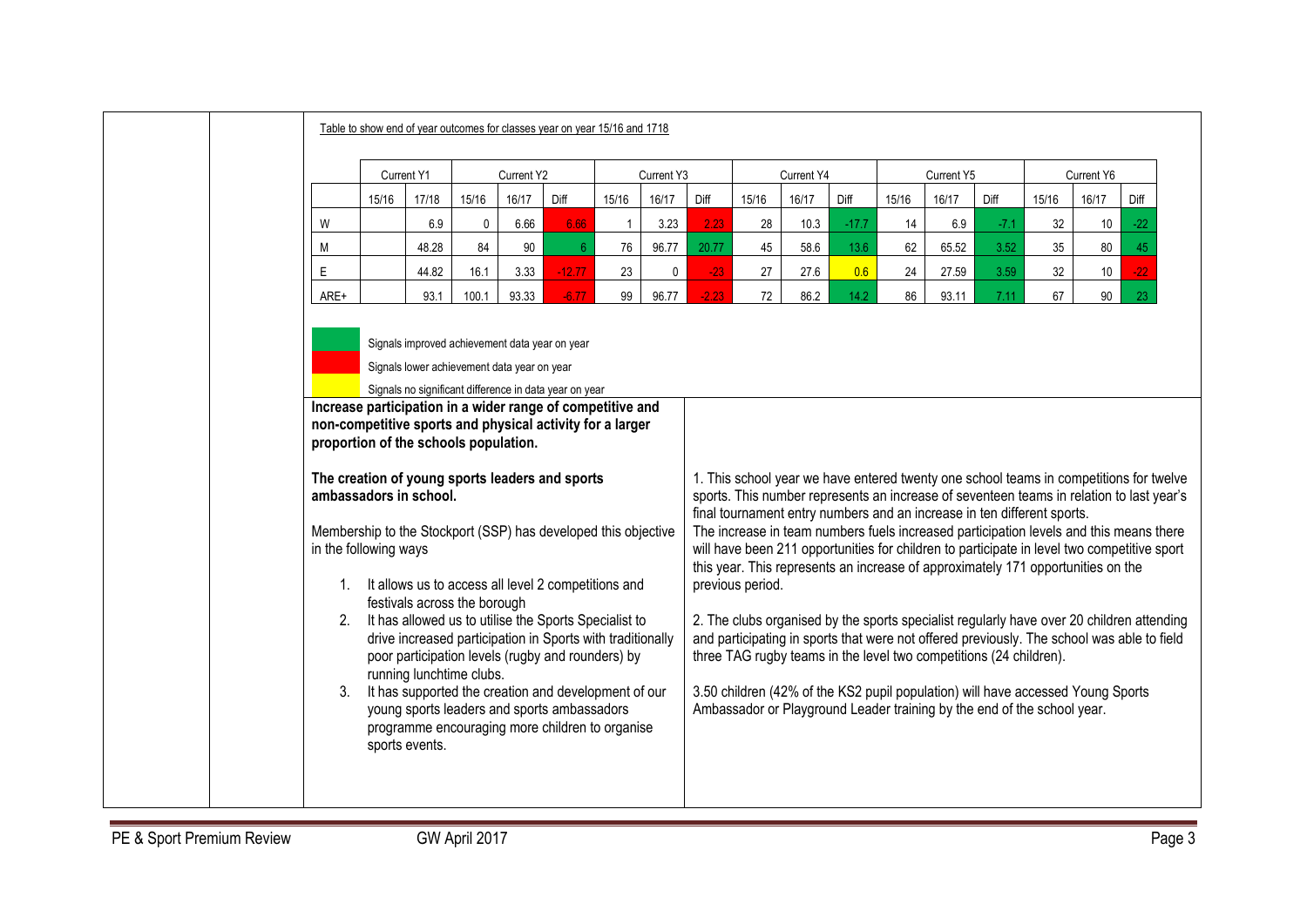| Purchase of the<br>'PE Passport'<br>App based<br>system. | £500 | The introduction of a whole school PE planning and<br>assessment system to help improve the teaching and<br>learning.<br>The introduction of a new planning scheme.<br>The 'PE Passport' App was purchased and training given. The<br>App contains planning, schemes, has video and photo evidence<br>gathering capabilities and can track pupil progress.                                                                                                                                                                                                                       | The app replaced previous outdated planning schemes and allowed the teachers to start<br>to capture assessment data for children and make judgements within a common<br>framework.                                                                                                                                                                                                                                                                                                                                                                                                                                                                                                                                                                                                                                                                                                                                                                                                                                                                                                                                                                                                                                                                                                                                                                                                                                                                                                                                                                                                                                                                                                      |
|----------------------------------------------------------|------|----------------------------------------------------------------------------------------------------------------------------------------------------------------------------------------------------------------------------------------------------------------------------------------------------------------------------------------------------------------------------------------------------------------------------------------------------------------------------------------------------------------------------------------------------------------------------------|-----------------------------------------------------------------------------------------------------------------------------------------------------------------------------------------------------------------------------------------------------------------------------------------------------------------------------------------------------------------------------------------------------------------------------------------------------------------------------------------------------------------------------------------------------------------------------------------------------------------------------------------------------------------------------------------------------------------------------------------------------------------------------------------------------------------------------------------------------------------------------------------------------------------------------------------------------------------------------------------------------------------------------------------------------------------------------------------------------------------------------------------------------------------------------------------------------------------------------------------------------------------------------------------------------------------------------------------------------------------------------------------------------------------------------------------------------------------------------------------------------------------------------------------------------------------------------------------------------------------------------------------------------------------------------------------|
| Development of<br><b>Clubs</b>                           | £508 | Increase participation in a wider range of competitive and<br>non-competitive sports and physical activity for a larger<br>proportion of the schools population.<br>Funds were used to purchase equipment and support the<br>creation of a wider range of clubs<br>To achieve this stronger partnerships were forged with the<br>providers:<br>The PE & Sports Hub<br><b>Team Spirit Cheerleading</b><br>Judo Education<br><b>Black Sheep Ultimate Frisbee</b><br>A regular Change 4 Life club (Partially organised by Play leaders<br>and Sports Ambassadors) has been created. | • The numbers of children participating in at least one extra-curricular physical activity<br>when compared to the two previous years has increased: The amount of pupils from<br>Year R to Y6 participating in at least one extra-curricular activity was 180 (85% of pupils)<br>compared to 143 IN15/16 (70%) and 145 in 14/15 (71%).<br>• 2016/17 attendees can be broken down statistically into 62% male and 38% female,<br>which is an increase in male and a decrease in female numbers. We recognise that this<br>downward trend in numbers of female participants is due to a particular club (ballet) not<br>running in 16/17. However, we will be placing a renewed emphasis on developing cross<br>gender sports clubs and taking an active role in promoting clubs to females to help<br>redress the balance.<br>• 2016/17 attendees from years R to 2 increased from 63 to 69 year on year (an<br>increase of 9%) and from 80 to 119 (an increase of 48%) from Years 3 to Y6<br>• The number of SEN children participating in at least one extra-curricular<br>physical activity increased from 14 out of 30<br>(47% of SEN pupils) in 2015/16 to 11 out of 23 (48%) in 2016/17<br>• In 2015/16 the number of EAL pupils participating in at least one extra-curricular<br>physical activity was 24 out of 34 (71% of EAL pupils). This has increased to 16 out of 19<br>(84% of EAL pupils)<br>• The percentage of FSM children participating in at least one extra-curricular physical<br>activity has decreased slightly from 59% to 53% year on year and this is due to a<br>different funding model for the clubs. Analysis of this data at pupil level shows that a |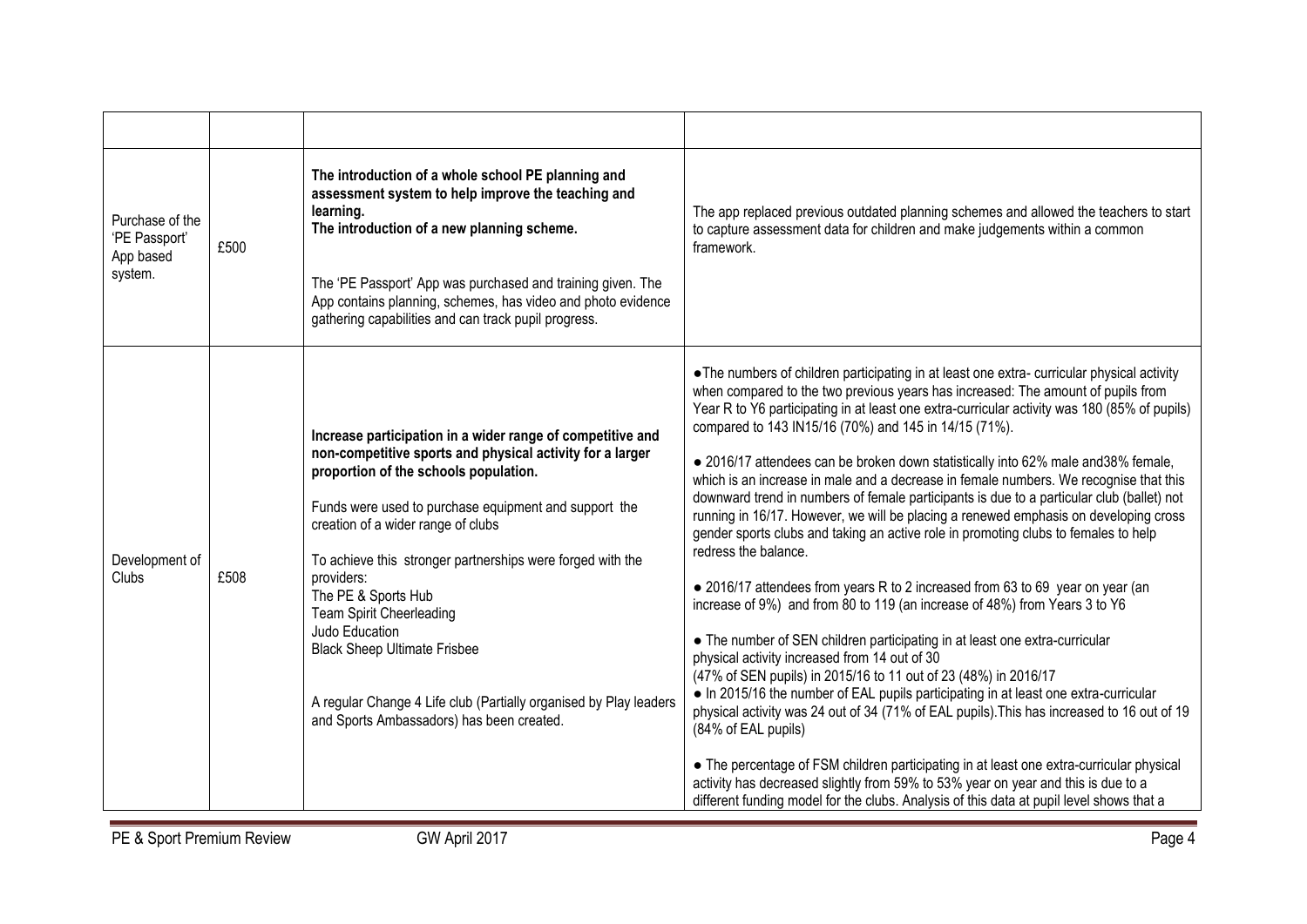|                               |       |                                                                                                                                                                                                                                                                                                                                                                                          | number of FSM children also have very specific physical impairments that do not allow<br>them to participate in the full range of clubs and provision has been made for them in<br>curriculum time. In addition to this many of these children are transported to and from<br>school and there transport arrangements mean that after school sessionare not<br>accessible. We recognise that these barriers and will be looking to develop provision to<br>overcome them in 17/18.<br>• Twelve pupils, identified as having low activity levels, and their chosen friends have<br>attended regular Change 4 life clubs.                                                                                                                                                                                                                                                                                                                                                           |
|-------------------------------|-------|------------------------------------------------------------------------------------------------------------------------------------------------------------------------------------------------------------------------------------------------------------------------------------------------------------------------------------------------------------------------------------------|-----------------------------------------------------------------------------------------------------------------------------------------------------------------------------------------------------------------------------------------------------------------------------------------------------------------------------------------------------------------------------------------------------------------------------------------------------------------------------------------------------------------------------------------------------------------------------------------------------------------------------------------------------------------------------------------------------------------------------------------------------------------------------------------------------------------------------------------------------------------------------------------------------------------------------------------------------------------------------------|
| Transport to<br>sports events | £1000 | Increase participation in a wider range of competitive and<br>non-competitive sports and physical activity for a larger<br>proportion of the schools population.<br>Transport purchased to support increased team numbers and<br>levels of participation.                                                                                                                                | Transport is hugely important in developing increased opportunities to access<br>competitive sport and we will have entered twenty one school teams in competitions for<br>twelve sports.<br>As mentioned previously, this number represents an increase of seventeen teams in<br>relation to last year's final tournament entry numbers and an increase in ten different<br>sports.<br>The ability to field and transport large numbers of teams drives increased participation<br>levels and, as reported above, we have been able to offer 211 opportunities for children<br>to participate in level two competitive sport this year. This represents an increase of<br>approximately 171 opportunities on the previous period.                                                                                                                                                                                                                                                |
| Purchase of<br>Equipment      | £2117 | An improvement of equipment to allow more children to<br>participate in a wider range of sports<br>Equipment has been purchased to support the introduction of<br>new activities and promote sports suffering from low<br>participation levels and is planned to be used over a sustained<br>period in sports including:<br>Basketball<br>Dodgeball<br>Rounders<br>Cricket<br>Gymnastics | PE lessons and extra-curricular clubs have benefitted from a much wider range of<br>suitable equipment.<br>The purchase of basketball nets and balls has allowed teachers to start a new regular<br>basketball club which is attended by over 20 pupils a week.<br>The purchase of dodgeballs has helped support a new weekly breakfast dodgeball club<br>which is attended by 15 - 20 children The school also entered two dodgeball teams in<br>level two competitions for the first time.<br>Additional gymnastics equipment has meant the school has been able to start a weekly<br>gymnastics club which has been attended by over 20 children a week and helped the<br>school offer the opportunities to enter gymnastics competition for the first time.<br>In addition to this, updating the general level of equipment (bibs, cones, balls etc) has<br>meant that teachers and coaches have been able to access a much wider range of<br>equipment to help with delivery |